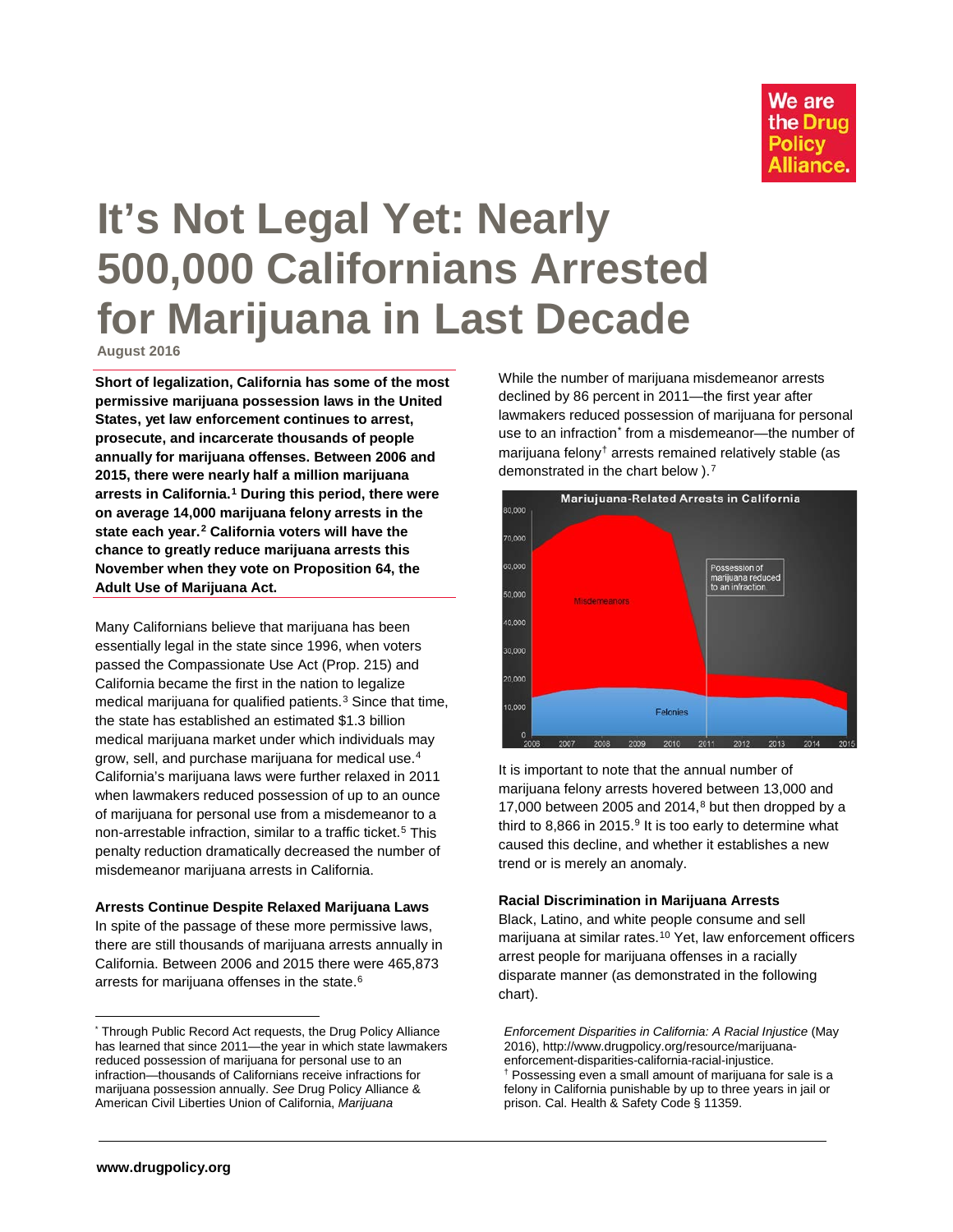

## **Law Enforcement Arrests Black Californians for Marijuana Offenses at Grossly Unequal Rates**

Despite dramatic declines in the number of misdemeanor marijuana arrests in the state, law enforcement continued to arrest black people for all marijuana offenses at three and a half times the rate of white people in 2015. The enforcement is more unequal for felony marijuana offenses than for misdemeanors. In 2015, black people were more than twice as likely as white people to be arrested for a marijuana misdemeanor and nearly five times more likely than white people to be arrested for a marijuana felony. [11](#page-2-10)

## **Law Enforcement Arrests Latino People for Marijuana Offenses at Increasingly Unequal Rates**

Although the unequal enforcement of marijuana laws is not as stark for Latino people ("Hispanic" in the data provided) as it is for black people in California, a troubling trend is emerging. Law enforcement appears to be arresting Latino people at increasing rates as compared to white people. Over the past decade, marijuana arrests rates have moved higher and higher for Latino people, compared to those of white people. In 2006, law enforcement officers in California arrested Latino people and white people for marijuana offenses at near equal rates. A decade later, Latino people are arrested for marijuana offenses 35 percent more often than white people in California. [12](#page-2-11)

It is important to note that Latino marijuana arrest rates may have been higher than actually reported over the past decade. California has a long history of data collection challenges regarding Latino people, who are often classified by law enforcement officers as white.<sup>[13](#page-2-12)</sup> Thus, past disparities in Latino arrests may have been underreported.

## **Marijuana Enforcement and Youth**

Marijuana arrests declined dramatically for youth (under 18 years of age) and adults (18 and older) alike after

lawmakers reduced possession of marijuana for personal use to an infraction in 2011.[‡](#page-1-0) However, the declines looked different for the two age groups.

Marijuana felony arrests declined by approximately 20 percent for adults and 27 percent for youth. Simultaneously, marijuana misdemeanor offenses declined by a staggering 95 percent for adults as compared to a 68 percent decline for youth.<sup>[14](#page-2-6)</sup>



Youth and adults alike have benefitted from the decline in felony and misdemeanor marijuana arrests, yet the disparate rates of decline have resulted in an unexpected outcome: prior to 2011 youth only accounted for a quarter of misdemeanor marijuana arrests; now they account for two-thirds of such arrests (as demonstrated by the chart above). [15](#page-2-7) The likely explanation for this is that possession of an ounce or less on school grounds remains a misdemeanor.[16](#page-2-13) As discussed below, this will change under Prop. 64, which would reduce such violations from a misdemeanor to an infraction for youth under 18[.17](#page-2-14)

## **Implications and Conclusions**

California Department of Justice data<sup>[18](#page-2-9)</sup> show that there continue to be thousands of marijuana arrests in California each year despite the legalization of medical marijuana and the decriminalization of marijuana possession. The reduction of marijuana possession from a misdemeanor to an infraction in 2011 dramatically reduced marijuana arrests in the state, but it did not go far enough. The disparate enforcement of marijuana laws impacts black people—and increasingly Latino people most heavily.[§](#page-1-1)

<span id="page-1-1"></span><span id="page-1-0"></span><sup>‡</sup> As noted above, thousands of Californians receive infractions annually for possession of marijuana for personal use. *See*  Drug Policy Alliance & American Civil Liberties Union of California, *Marijuana Enforcement Disparities in California: A Racial Injustice* (May 2016),

http://www.drugpolicy.org/resource/marijuana-enforcementdisparities-california-racial-injustice.

<sup>§</sup> This is true for marijuana possession infractions as well. Substantial costs are associated with an infraction, such as legal fees, court costs, and lost time at school or at work—and